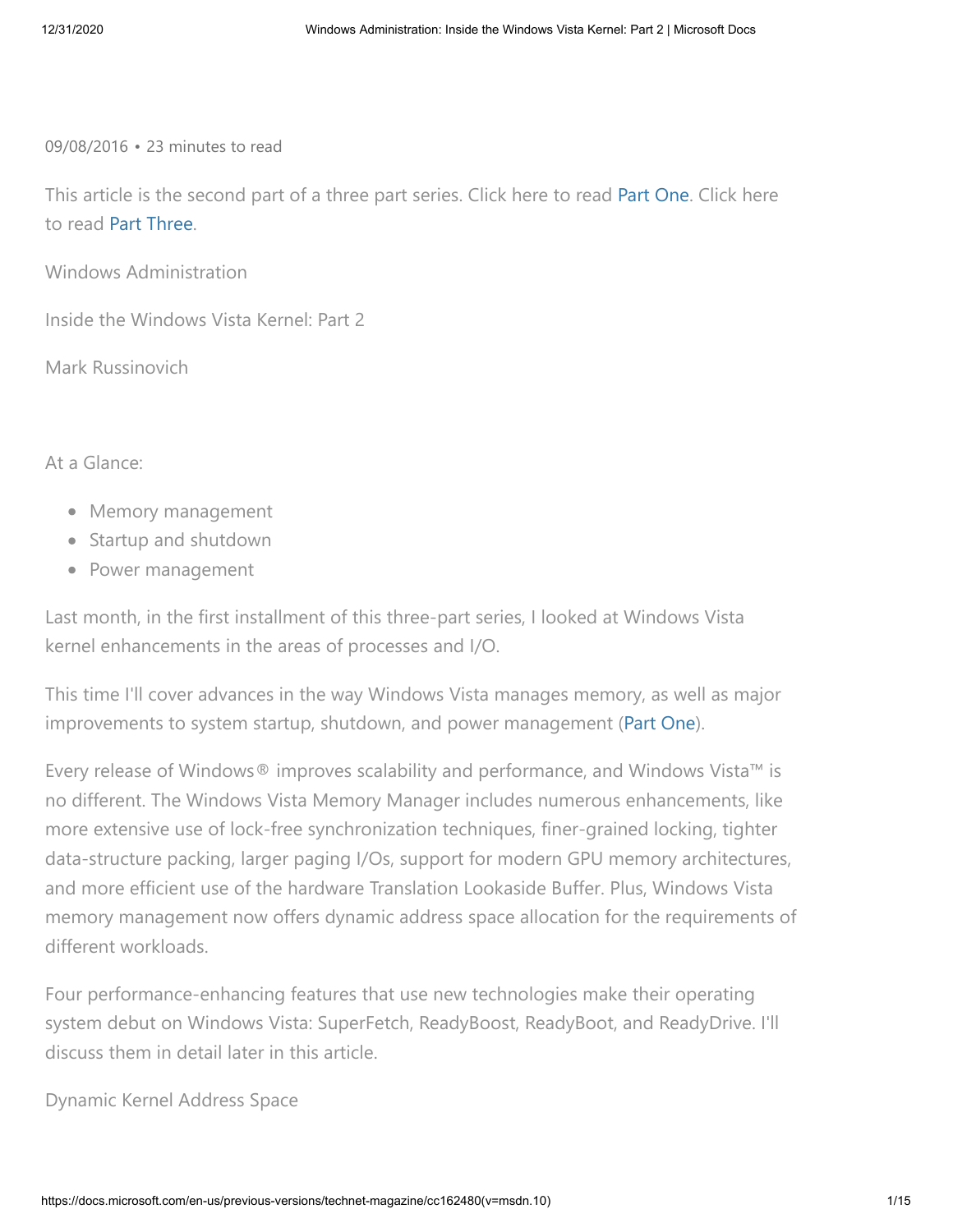Windows and the applications that run on it have bumped their heads on the address space limits of 32-bit processors. The Windows kernel is constrained by default to 2GB, or half the total 32-bit virtual address space, with the other half reserved for use by the process whose thread is currently running on the CPU. Inside its half, the kernel has to map itself, device drivers, the file system cache, kernel stacks, per-session code data structures, and both non-paged (locked-in physical memory) and paged buffers allocated by device drivers. Prior to Windows Vista, the Memory Manager determined at boot time how much of the address space to assign to these different purposes, but this inflexibility sometimes led to situations where one of the regions became full while others still had plenty of available space. The exhaustion of an area can lead to application failures and prevent device drivers from completing I/O operations.

In 32-bit Windows Vista, the Memory Manager dynamically manages the kernel's address space, allocating and deallocating space to various uses as the demands of the workload require. Thus, the amount of virtual memory used to store paged buffers can grow when device drivers ask for more, and it can shrink when the drivers release it. Windows Vista will therefore be able to handle a wider variety of workloads and likewise the 32-bit version of the forthcoming Windows Server® code-named "Longhorn," will scale to handle more concurrent Terminal Server users.

Of course, on 64-bit Windows Vista systems, address space constraints are not currently a practical limitation and therefore require no special treatment as they are configured to their maximums.

## Memory Priorities

Just as Windows Vista adds I/O priorities (as I discussed in the last installment), it also implements memory priorities. Understanding how Windows uses memory priorities requires grasping how the Memory Manager implements its memory cache, called the Standby List. On all versions of Windows prior to Windows Vista, when a physical page (which is typically 4KB in size) that's owned by a process was reclaimed by the system, the Memory Manager typically placed the page at the end of the Standby List. If the process wanted to access the page again, the Memory Manager took the page from the Standby List and reassigned it to the process. When a process wanted to use a new page of physical memory and no free memory was available, the Memory Manager gave it the page at the front the Standby List. This scheme treated all pages on the standby essentially as equals, using only the time they were placed on the list to sort them.

https://docs.microsoft.com/en-us/previous-versions/technet-magazine/cc162480(v=msdn.10) 2/15 On Windows Vista, every page of memory has a priority in the range of 0 to 7, and so the Memory Manager divides the Standby List into eight lists that each store pages of a particular priority. When the Memory Manager wants to take a page from the Standby List,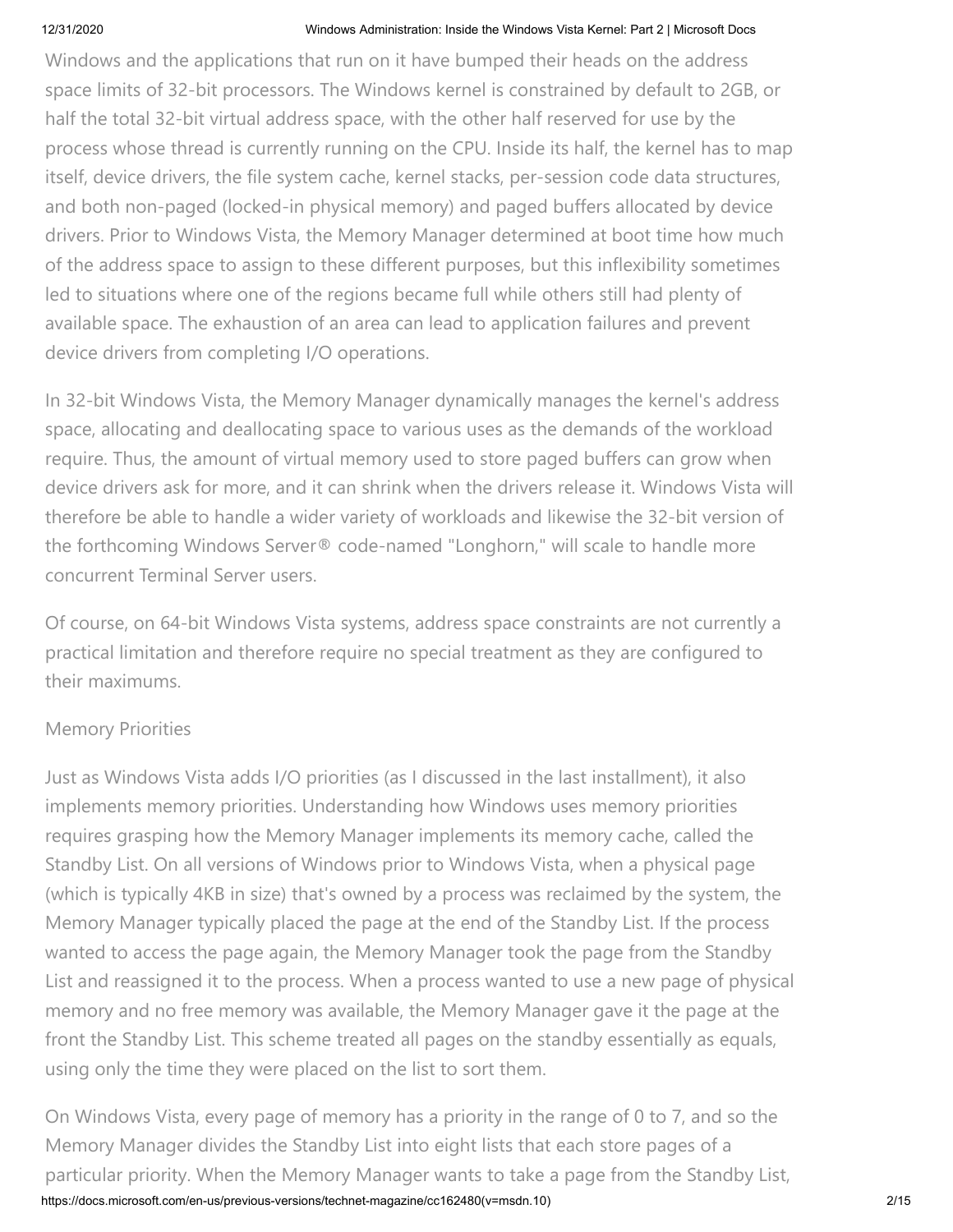it takes pages from low-priority lists first. A page's priority usually reflects that of the thread that first causes its allocation. (If the page is shared, it reflects the highest of memory priorities of the sharing threads.) A thread inherits its page-priority value from the process to which it belongs. The Memory Manager uses low priorities for pages it reads from disk speculatively when anticipating a process's memory accesses.

By default, processes have a page-priority value of 5, but functions allow applications and the system to change process and thread page-priority values. The real power of memory priorities is realized only when the relative priorities of pages are understood at a macrolevel, which is the role of SuperFetch.

## **SuperFetch**

A significant change to the Memory Manager is in the way that it manages physical memory. The Standby List management used by previous versions of Windows has two limitations. First, the prioritization of pages relies only on the recent past behavior of processes and does not anticipate their future memory requirements. Second, the data used for prioritization is limited to the list of pages owned by a process at any given point in time. These shortcomings can result in scenarios like the "after lunch syndrome," where you leave your computer for a while and a memory-intensive system application runs (such as an antivirus scan or disk defragmentation). This application forces the code and data that your active applications had cached in memory to be overwritten by the memoryintensive activities. When you return, you experience sluggish performance as applications have to request their data and code from disk.

Windows XP introduced prefetching support that improved boot and application startup performance by performing large disk I/Os to preload memory with code and file system data that it expected, based on previous boots and application launches. Windows Vista goes a big step further with SuperFetch, a memory management scheme that enhances the least-recently accessed approach with historical information and proactive memory management.

https://docs.microsoft.com/en-us/previous-versions/technet-magazine/cc162480(v=msdn.10) 3/15 SuperFetch is implemented in %SystemRoot%\System32\Sysmain.dll as a Windows service that runs inside a Service Host process (%SystemRoot%\System32\Svchost.exe). The scheme relies on support from the Memory Manager so that it can retrieve page usage histories as well as direct the Memory Manager to preload data and code from files on disk or from a paging file into the Standby List and assign priorities to pages. The SuperFetch service essentially extends page-tracking to data and code that was once in memory, but that the Memory Manager has reused to make room for new data and code. It stores this information in scenario files with a .db extension in the %SystemRoot%\Prefetch directory alongside standard prefetch files used to optimize application launch. Using this deep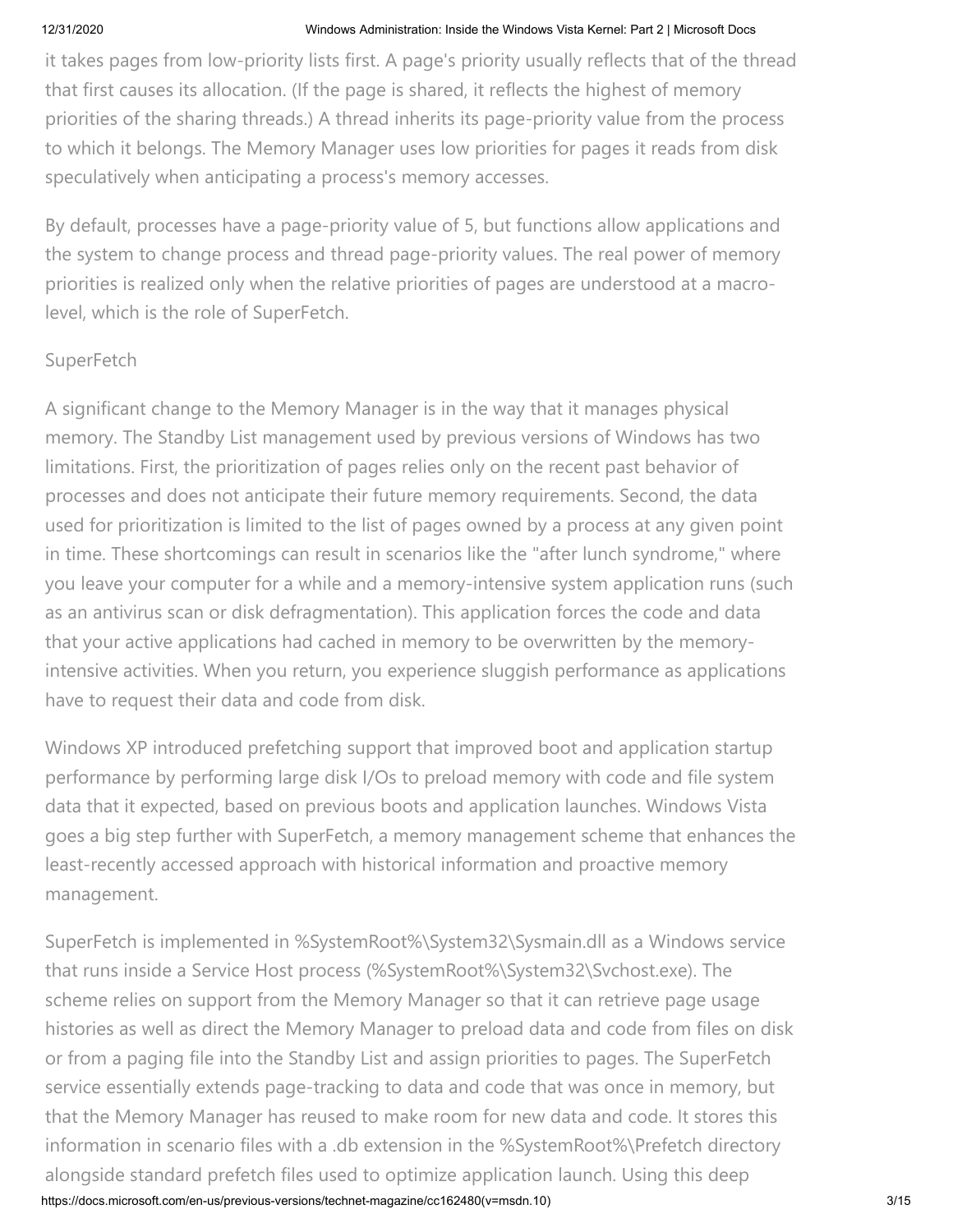knowledge of memory usage, SuperFetch can preload data and code when physical memory becomes available.

Whenever memory becomes free-for example, when an application exits or releases memory-SuperFetch asks the Memory Manager to fetch data and code that was recently evicted. This is done at a rate of a few pages per second with Very Low priority I/Os so that the preloading does not impact the user or other active applications. Therefore, if you leave your computer to go to lunch and a memory-intensive background task causes the code and data from your active applications to be evicted from memory while you're gone, SuperFetch can often bring all or most of it back into memory before you return. SuperFetch also includes specific scenario support for hibernation, standby, Fast User Switching (FUS), and application launch. When the system hibernates, for example, SuperFetch stores data and code in the hibernation file that it expects (based on previous hibernations) will be accessed during the subsequent resume. In contrast, when you resume Windows XP, previously cached data must be reread from the disk when it is referenced.

See the sidebar "Watching SuperFetch" for a glimpse of how SuperFetch impacts available memory.

# Watching SuperFetch

After you've used a Windows Vista system a while, you'll see a low number for the Free Physical Memory counter on Task Manager's Performance page. That's because SuperFetch and standard Windows caching make use of all available physical memory to cache disk data. For example, when you first boot, if you immediately run Task Manager you should notice the Free Memory value decreasing as Cached Memory number rises. Or, if you run a memory-hungry program and then exit it (any of the freeware "RAM optimizers" that allocate large amounts of memory and then release the memory will work), or just copy a very large file, the Free number will rise and the Physical Memory Usage graph will drop as the system reclaims the deallocated memory. Over time, however, SuperFetch repopulates the cache with the data that was forced out of memory, so the Cached number will rise and the Free number will decline.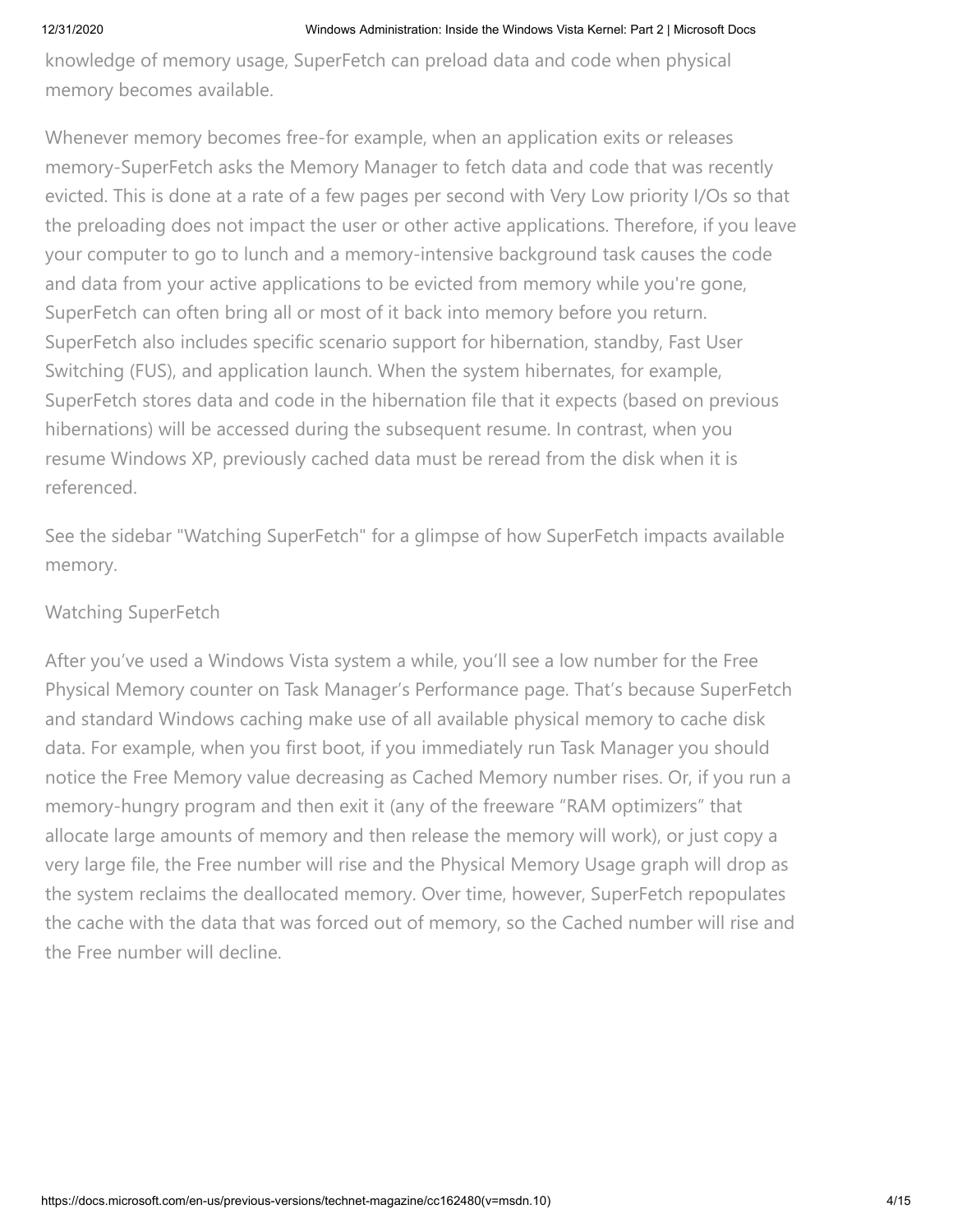|                        | Help              |                               |                  |              |
|------------------------|-------------------|-------------------------------|------------------|--------------|
| Applications Processes | <b>Services</b>   | Performance                   | Networking       | <b>Users</b> |
| CPU Usage              | CPU Usage History |                               |                  |              |
| 4%                     |                   |                               |                  |              |
| Memory                 |                   | Physical Memory Usage History |                  |              |
| 446 MB                 |                   |                               |                  |              |
|                        |                   |                               |                  |              |
| Physical Memory (MB)   |                   | System                        |                  |              |
| Total                  | 1021              | Handles                       |                  | 27177        |
| Cached                 | 176               | Threads                       |                  | 901          |
| Free                   | 444               | Processes                     |                  | 62           |
| Kernel Memory (MB)     |                   | Up Time<br>Page File          | 1033M / 2297M    | 0:26:00      |
| Total                  | 89                |                               |                  |              |
| Paged<br>Nonpaged      | 55<br>34          |                               | Resource Monitor |              |

Watching memory(Click the image for a larger view)

# ReadyBoost

The speed of CPUs and memory are fast outpacing that of hard disks, so disks are a common system performance bottleneck. Random disk I/O is especially expensive because disk head seek times are on the order of 10 milliseconds-an eternity for today's 3GHz processors. While RAM is ideal for caching disk data, it is relatively expensive. Flash memory, however, is generally cheaper and can service random reads up to 10 times faster than a typical hard disk. Windows Vista, therefore, includes a feature called ReadyBoost to take advantage of flash memory storage devices by creating an intermediate caching layer on them that logically sits between memory and disks.

ReadyBoost consists of a service implemented in %SystemRoot%\System32\Emdmgmt.dll that runs in a Service Host process, and a volume filter driver,

%SystemRoot%\System32\Drivers\Ecache.sys. (Emd is short for External Memory Device, the working name for ReadyBoost during its development.) When you insert a flash device like a USB key into a system, the ReadyBoost service looks at the device to determine its performance characteristics and stores the results of its test in

HKEY\_LOCAL\_MACHINE\Software\Microsoft\Windows NT\Currentversion\Emdmgmt, seen in **Figure 1**.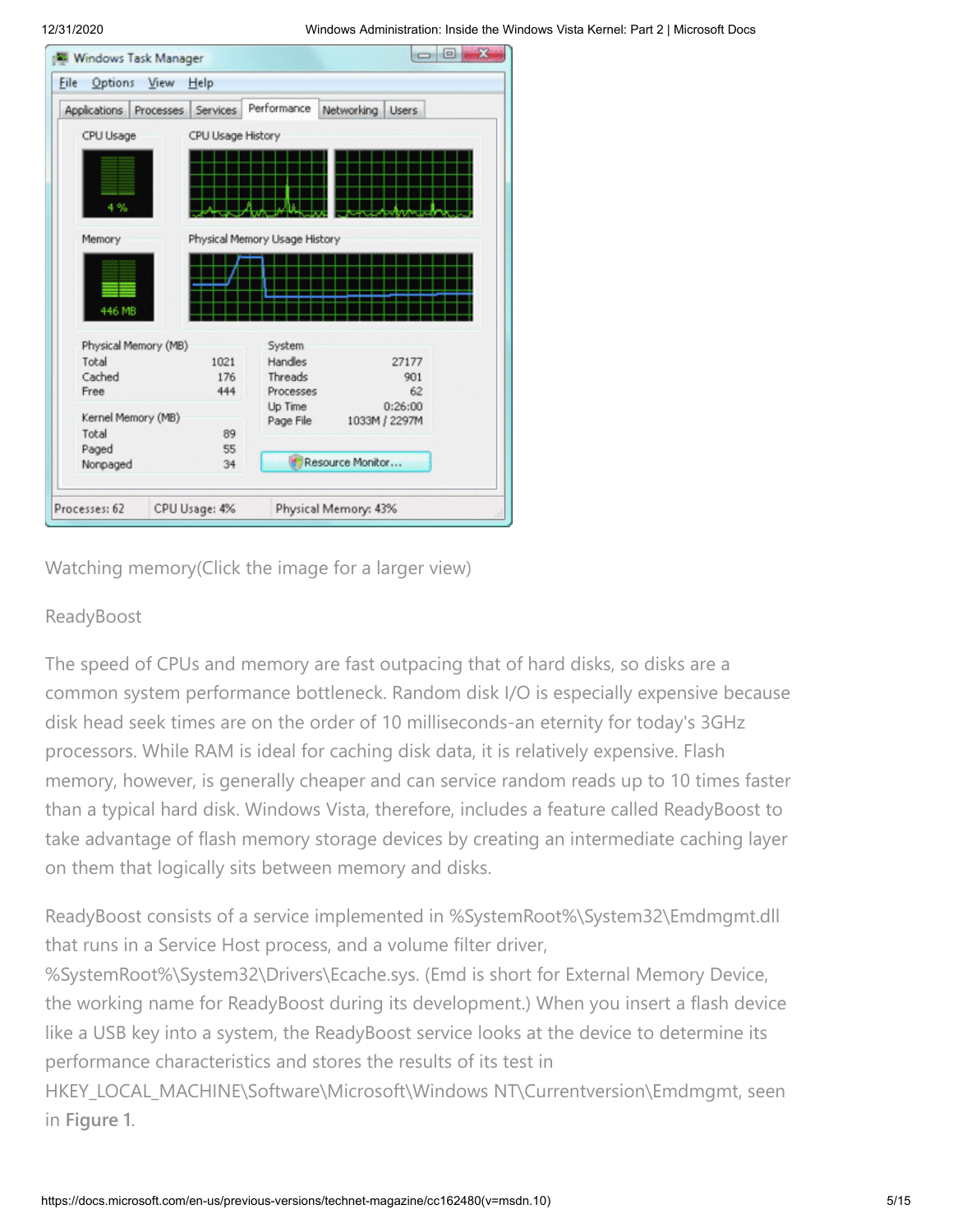| Edit View Fgyorites Help<br>File                                                                                                                                                                                                                                                         |                                                                                                                                                                                                                                                                              |                                                                                                                                                                       |                                                                                                                                                                                                                                                                    |
|------------------------------------------------------------------------------------------------------------------------------------------------------------------------------------------------------------------------------------------------------------------------------------------|------------------------------------------------------------------------------------------------------------------------------------------------------------------------------------------------------------------------------------------------------------------------------|-----------------------------------------------------------------------------------------------------------------------------------------------------------------------|--------------------------------------------------------------------------------------------------------------------------------------------------------------------------------------------------------------------------------------------------------------------|
| <b>EMDMgrnt</b><br>77_USBSTOR#Disk-blVen_SanDi:<br>Event Viewer<br>Font Drivers<br>FontDPI<br>FontLink<br>FontMapper<br>Fonts<br>FontSubstitutes<br><b>GRE</b> Initialize<br><b>DCM</b><br>Image File Execution Options<br><b>InFileMapping</b><br><b>IRAK</b><br>KnownFunctionTableDlls | Name<br>#Fi(Default)<br>MiCacheSzelnMB<br>MI Cache Status<br>MI Device Status<br>MiDoRetestDevice<br>HasSlowRegions<br><b>ALL</b> LastTestedTime<br><b>IF Physical Device SpeMB</b><br>Mi ReadSpeed/Bs<br>RecommendedCacheSpeMB<br>MI USBWersion<br><b>EE</b> /WriteSpeedRBs | Type<br>REG SZ<br>REG_DWORD<br>REG. DWORD<br>REG. DWORD<br>REG. DWORD<br>REG DWORD<br>REG_OWORD<br>REG DWORD<br>REG DWORD<br>REG DWORD<br>REG DWORD<br>REG DWORD<br>m | Data<br>(value not set)<br>0.000003c0 (960)<br>0x00000001 (1)<br>6x00000002(2)<br>0.00000000.00<br>0.00000000.00<br>0x1c7245b0c4107# (128111087869560831)<br>6x000003d0 (976)<br>0x0000140a (5130)<br>0.00000366 (870)<br>0x00020000 (131872)<br>8x0000079f (1951) |

Figure 1\*\* ReadyBoost device test results in the registry \*\*(Click the image for a larger view)

If you aren't already using a device for caching, and the new device is between 256MB and 32GB in size, has a transfer rate of 2.5MB/s or higher for random 4KB reads, and has a transfer rate of 1.75MB/s or higher for random 512KB writes, then ReadyBoost will ask if you'd like to dedicate up to 4GB of the storage for disk caching. (Although ReadyBoost can use NTFS, it limits the maximum cache size to 4GB to accommodate FAT32 limitations.) If you agree, then the service creates a caching file named ReadyBoost.sfcache in the root of the device and asks SuperFetch to prepopulate the cache in the background.

After the ReadyBoost service initializes caching, the Ecache.sys device driver intercepts all reads and writes to local hard disk volumes (C:\, for example), and copies any data being written into the caching file that the service created. Ecache.sys compresses data and typically achieves a 2:1 compression ratio so a 4GB cache file will usually contain 8GB of data. The driver encrypts each block it writes using Advanced Encryption Standard (AES) encryption with a randomly generated per-boot session key in order to guarantee the privacy of the data in the cache if the device is removed from the system.

When ReadyBoost sees random reads that can be satisfied from the cache, it services them from there, but because hard disks have better sequential read access than flash memory, it lets reads that are part of sequential access patterns go directly to the disk even if the data is in the cache.

# ReadyBoot

Windows Vista uses the same boot-time prefetching as Windows XP did if the system has less than 512MB of memory, but if the system has 700MB or more of RAM, it uses an in-RAM cache to optimize the boot process. The size of the cache depends on the total RAM available, but is large enough to create a reasonable cache and yet allow the system the memory it needs to boot smoothly.

After every boot, the ReadyBoost service (the same service that implements the ReadyBoost feature just described) uses idle CPU time to calculate a boot-time caching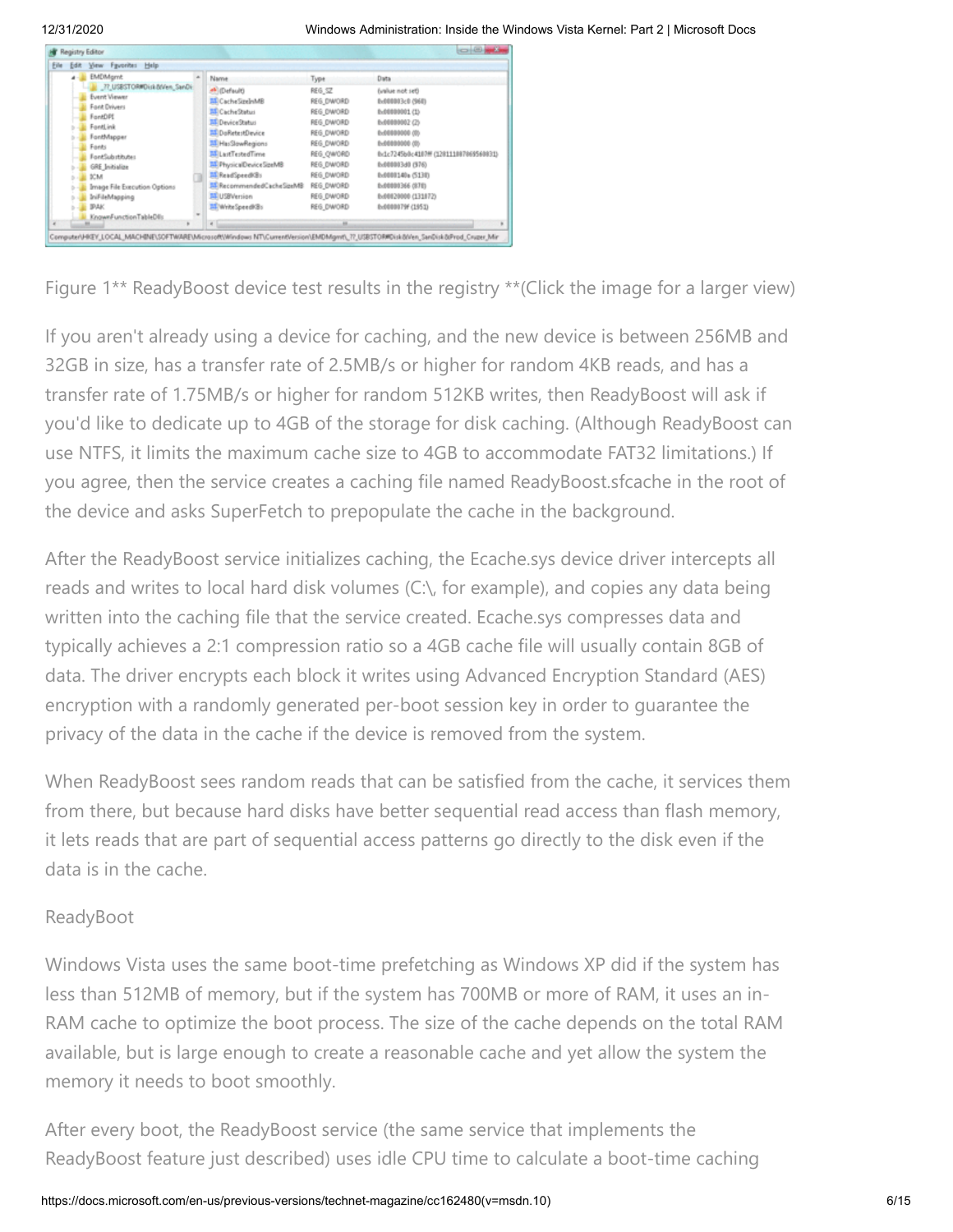plan for the next boot. It analyzes file trace information from the five previous boots and identifies which files were accessed and where they are located on disk. It stores the processed traces in %SystemRoot%\Prefetch\Readyboot as .fx files and saves the caching plan under HKLM\System\CurrentControlSet\Services\Ecache\Parameters in REG\_BINARY values named for internal disk volumes they refer to.

The cache is implemented by the same device driver that implements ReadyBoost caching (Ecache.sys), but the cache's population is guided by the ReadyBoost service as the system boots. While the boot cache is compressed like the ReadyBoost cache, another difference between ReadyBoost and ReadyBoot cache management is that while in ReadyBoot mode, other than the ReadyBoost service's updates, the cache doesn't change to reflect data that's read or written during the boot. The ReadyBoost service deletes the cache 90 seconds after the start of the boot, or if other memory demands warrant it, and records the cache's statistics in

HKLM\System\CurrentControlSet\Services\Ecache\Parameters\ReadyBootStats, as shown in **Figure 2**. Microsoft performance tests show that ReadyBoot provides performance improvements of about 20 percent over the legacy Windows XP prefetcher.

| Edit View Fgyorites Help<br>File                                                                                                                                                                                                           |                                                                                                                                                                                                                                                                                                                                                                                              |                                                                                                                                                                                                                      |                                                                                                                                                                                                                                                                                                                                                                                        |
|--------------------------------------------------------------------------------------------------------------------------------------------------------------------------------------------------------------------------------------------|----------------------------------------------------------------------------------------------------------------------------------------------------------------------------------------------------------------------------------------------------------------------------------------------------------------------------------------------------------------------------------------------|----------------------------------------------------------------------------------------------------------------------------------------------------------------------------------------------------------------------|----------------------------------------------------------------------------------------------------------------------------------------------------------------------------------------------------------------------------------------------------------------------------------------------------------------------------------------------------------------------------------------|
| EapHost<br>Ecache<br>Enum<br><b>Parameters</b><br>DiskAssessment<br>ReadyBootStats<br>ebutor<br>EmdCache<br><b>EMDMgmt</b><br>ESEMIT<br>Eventlog<br>EventSystem<br>factfat<br><b>Fdc</b><br>fdPHost<br>FDResPub<br>Filedrifo<br>Filietrace | Name<br><b>Mil (Default)</b><br>Bill BootPrefetchDataReadBytes<br>Al BootPrefetchDiskTimeUs<br><b>MI BootTimeUTC</b><br><sup>#8</sup> CacheFragmentation<br>MICacheHitCount<br>関CacheHitt®<br>A CacheHitPercentage<br>MD CacheSzekB<br>Ell CompressedDataSzeKB<br>A CompressionRatio<br>MiloReadCount<br>Sibead(20<br># LastBootPlanUserTime<br><b>MELartBootPlanUTC</b><br>ST RewDutsSizeRB | Type<br>REG_SZ<br>REG_QW/ORD<br>REG_QW/ORD<br>REG_OWORD<br>REG 5Z<br>REG DWORD<br>REG_OW/ORD<br>REG 5Z<br>REG DWORD<br>REG_OW/ORD<br><b>REG SZ</b><br>REG DWORD<br>REG. OW/ORD<br>REG SZ<br>REG. OW/ORD<br>REG OWORD | Data<br>(value not set)<br>0x13605000 (325079040)<br>8x0228b23d (36221501)<br>0x1c722e7f6859d80 (128109494072889984)<br>11.79<br>0x000038a7 (14503)<br>8x00049477 (300151)<br>74.58<br>8x0004421F (279071)<br>b:00041b72 (269170)<br>1.89<br>8x00084xf7 (1944T)<br>8x0007b339 (504633)<br>Mon, Dec 18 86, 03:32:24 PM<br>0x1c722e301c722e3 (128109472786096867)<br>8x00041b72 (269170) |
| flgydisk                                                                                                                                                                                                                                   |                                                                                                                                                                                                                                                                                                                                                                                              |                                                                                                                                                                                                                      |                                                                                                                                                                                                                                                                                                                                                                                        |

Figure 2\*\* ReadyBoot Performance statistics \*\*(Click the image for a larger view)

# ReadyDrive

ReadyDrive is a Windows Vista feature that takes advantage of new hybrid hard disk drives called H-HDDs. An H-HDD is a disk with embedded nonvolatile flash memory (also known as NVRAM). Typical H-HDDs include between 50MB and 512MB of cache, but the Windows Vista cache limit is 2TB.

Windows Vista uses ATA-8 commands to define the disk data to be held in the flash memory. For example, Windows Vista will save boot data to the cache when the system shuts down, allowing for faster restarting. It also stores portions of hibernation file data in the cache when the system hibernates so that the subsequent resume is faster. Because the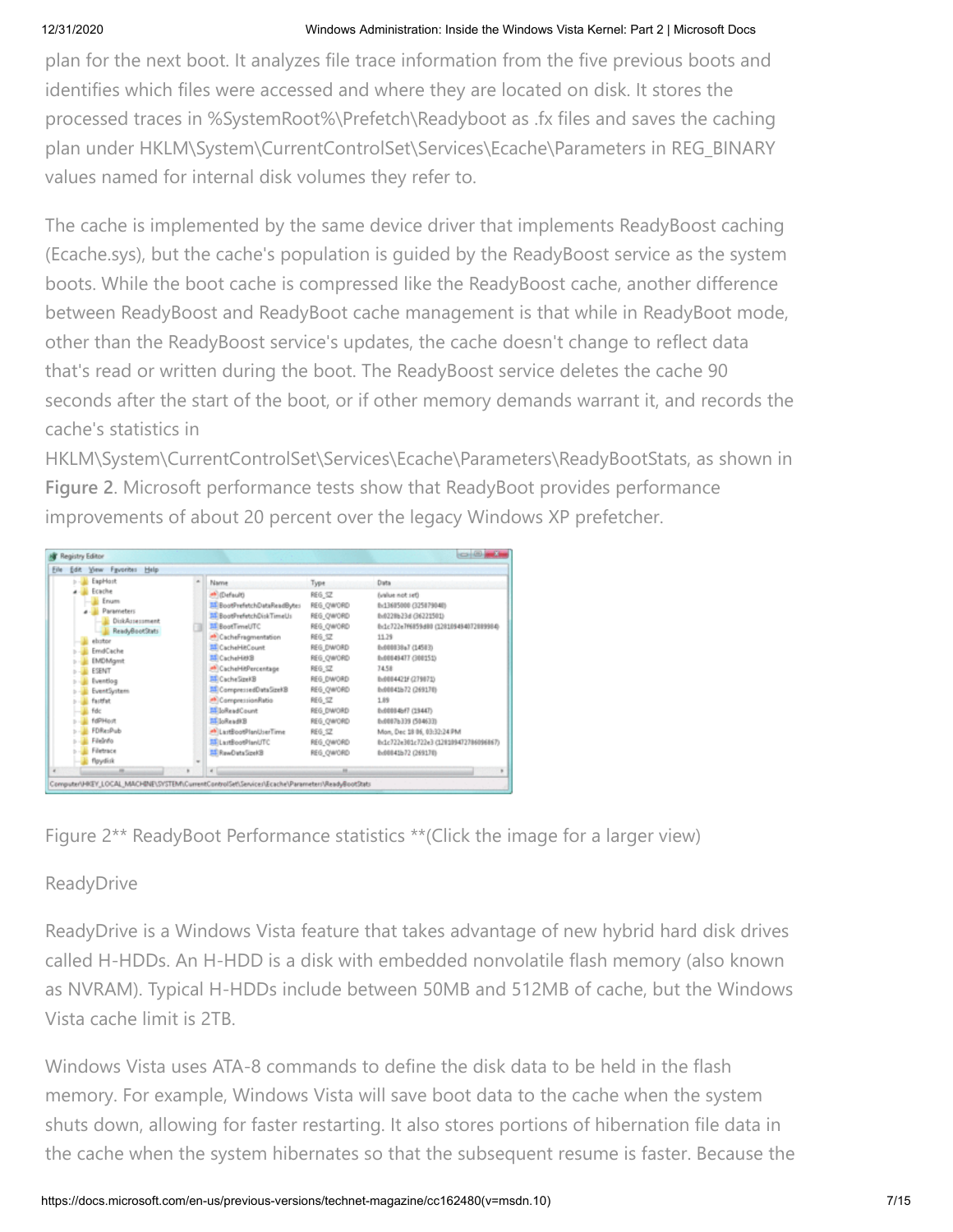cache is enabled even when the disk is spun down, Windows can use the flash memory as a disk-write cache, which avoids spinning up the disk when the system is running on battery power. Keeping the disk spindle turned off can save much of the power consumed by the disk drive under normal usage.

## Boot Configuration Database

Windows Vista has enhanced several aspects of startup and shutdown. Startup has improved with the introduction of the Boot Configuration Database (BCD) for storing system and OS startup configuration, a new flow and organization of system startup processes, new logon architecture, and support for delayed-autostart services. Windows Vista shutdown changes include pre-shutdown notification for Windows services, Windows services shutdown ordering, and a significant change to the way the OS manages power state transitions.

One of the most visible changes to the startup process is the absence of Boot.ini from the root of the system volume. That's because the boot configuration, which on previous versions of Windows was stored in the Boot.ini text file, is now stored in the BCD. One of the reasons Windows Vista uses the BCD is that it unifies the two current boot architectures supported by Windows: Master Boot Record (MBR) and Extensible Firmware Interface (EFI). MBR is generally used by x86 and x64 desktop systems, while EFI is used by Itanium-based systems (though desktop PCs are likely to ship with EFI support in the near future). The BCD abstracts the firmware and has other advantages over Boot.ini, like its support for Unicode strings and alternate pre-boot executables.

The BCD is actually stored on disk in a registry hive that loads into the Windows registry for access via registry APIs. On PCs, Windows stores it in \Boot\Bcd on the system volume. On EFI systems, it's on the EFI system partition. When the hive is loaded, it appears under HKLM\Bcd00000000, but its internal format is undocumented so editing it requires the use of a tool like %SystemRoot%\System32\Bcdedit.exe. Interfaces for manipulating the BCD are also made available for scripts and custom editors through Windows Management Instrumentation (WMI) and you can use the Windows System Configuration Utility (%SystemRoot%\System32\Msconfig.exe) to edit or add basic parameters, like kernel debugging options.

The BCD divides platform-wide boot settings, like the default OS selection and the boot menu timeout, from OS-specific settings such as OS boot options and the path to the OS boot loader. For example, **Figure 3** shows that when you run Bcdedit with no commandline options, it displays platform settings in the Windows Boot Manager section at the top of the output, followed by OS-specific settings in the Windows Boot Loader section.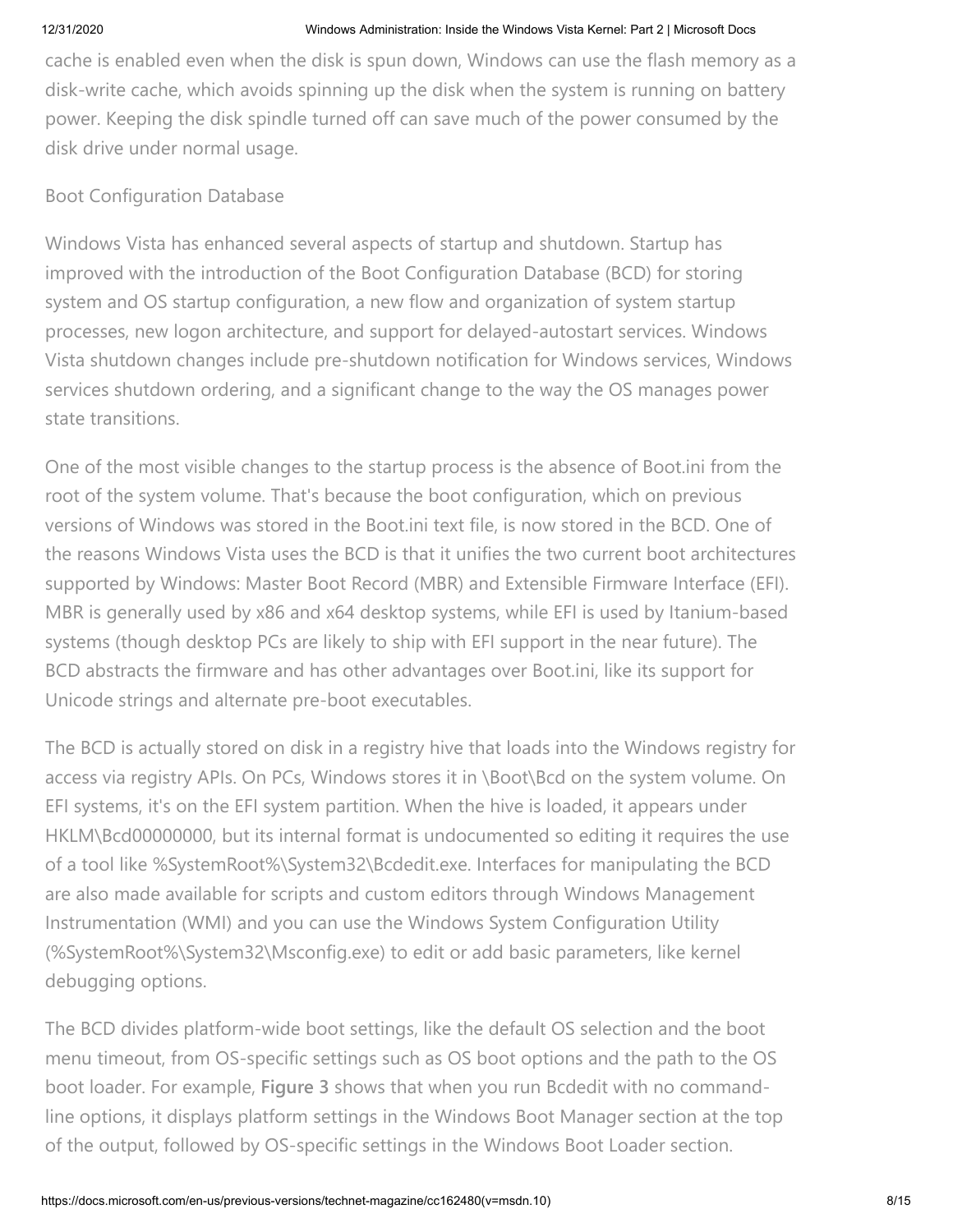

Figure 3\*\* Settings displayed in BCDEdit \*\*(Click the image for a larger view)

When you boot a Windows Vista installation, this new scheme divides the tasks that were handled by the operating system loader (Ntldr) on previous versions of Windows into two different executables: \BootMgr and %SystemRoot%\System32\Winload.exe. Bootmgr reads the BCD and displays the OS boot menu, while Winload.exe handles operatingsystem loading. If you're performing a clean boot, Winload.exe loads boot-start device drivers and core operating system files, including Ntoskrnl.exe, and transfers control to the operating system; if the system is resuming from hibernation, then it executes %SystemRoot%\System32\Winresume.exe to load the hibernation data into memory and resume the OS.

Bootmgr also includes support for additional pre-boot executables. Windows Vista comes with the Windows Memory Diagnostic (\Boot\Memtest.exe) pre-configured as an option for checking the health of RAM, but third parties can add their own pre-boot executables as options that will display in Bootmgr's boot menu.

# Startup Processes

In previous versions of Windows, the relationship between various system processes was unintuitive. For example, as the system boots, the interactive logon manager (%SystemRoot%\System32\Winlogon.exe) launches the Local Security Authority Subsystem Service (Lsass.exe) and the Service Control Manager (Services.exe). Further, Windows uses a namespace container called a Session to isolate processes running in different logon sessions. But prior to Windows Vista, the user logged into the console shared Session 0, the session used by system processes, which created potential security issues. One such issue was introduced, for example, when a poorly written Windows service running in Session 0 displayed a user interface on the interactive console, allowing malware to attack the window through techniques like shatter attacks and possibly gain administrative privileges.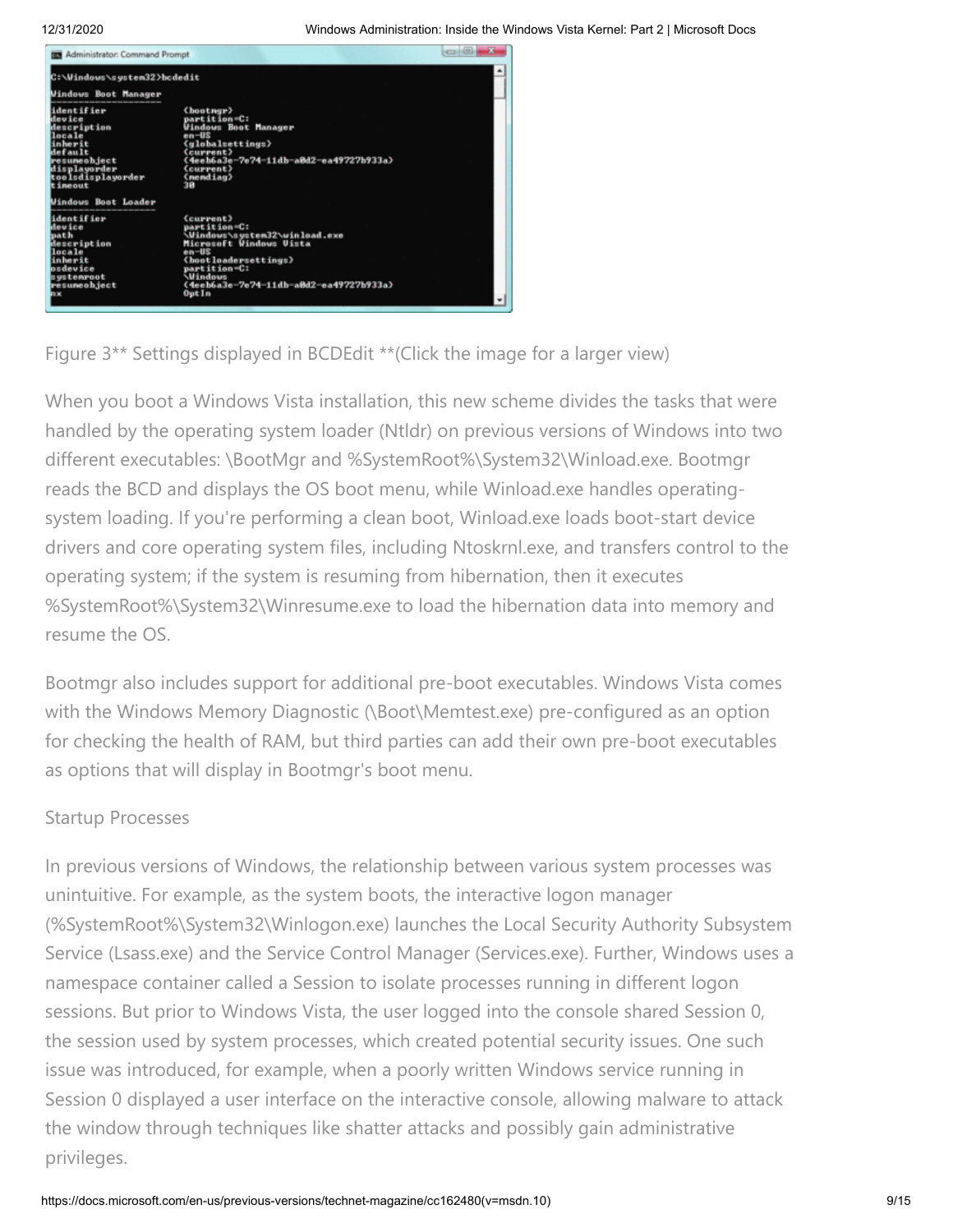To address these problems, several system processes were re-architected for Windows Vista. Session Manager (Smss.exe) is the first user-mode process created during the boot as in previous versions of Windows, but on Windows Vista the Session Manager launches a second instance of itself to configure Session 0, which is dedicated solely to system processes. The Session Manager process for Session 0 launches the Windows Startup Application (Wininit.exe), a Windows subsystem process (Csrss.exe) for Session 0, and then it exits. The Windows Startup Application continues by starting the Service Control Manager, the Local Security Authority Subsystem, and a new process, Local Session Manager (Lsm.exe), which manages terminal server connections for the machine.

When a user logs onto the system, the initial Session Manager creates a new instance of itself to configure the new session. The new Smss.exe process starts a Windows subsystem process and Winlogon process for the new session. Having the primary Session Manager use copies of itself to initialize new sessions doesn't offer any advantages on a client system, but on Windows Server "Longhorn" systems acting as terminal servers, multiple copies can run concurrently to allow for faster logon of multiple users.

With this new architecture, system processes, including Windows services, are isolated in Session 0. If a Windows service, which runs in Session 0, displays a user interface, the Interactive Services Detection service (%SystemRoot%\System32\UI0Detect.exe) notifies any logged-on administrator by launching an instance of itself in the user's security context and displaying the message shown in **Figure 4**. If the user selects the "Show me the message" button, the service switches the desktop to the Windows service desktop, where the user can interact with the service's user interface and then switch back to their own desktop. For more on what happens at startup, see the sidebar "Viewing Startup Process Relationships."



Figure 4\*\* Service has displayed a window \*\*(Click the image for a larger view)

Viewing Startup Process Relationships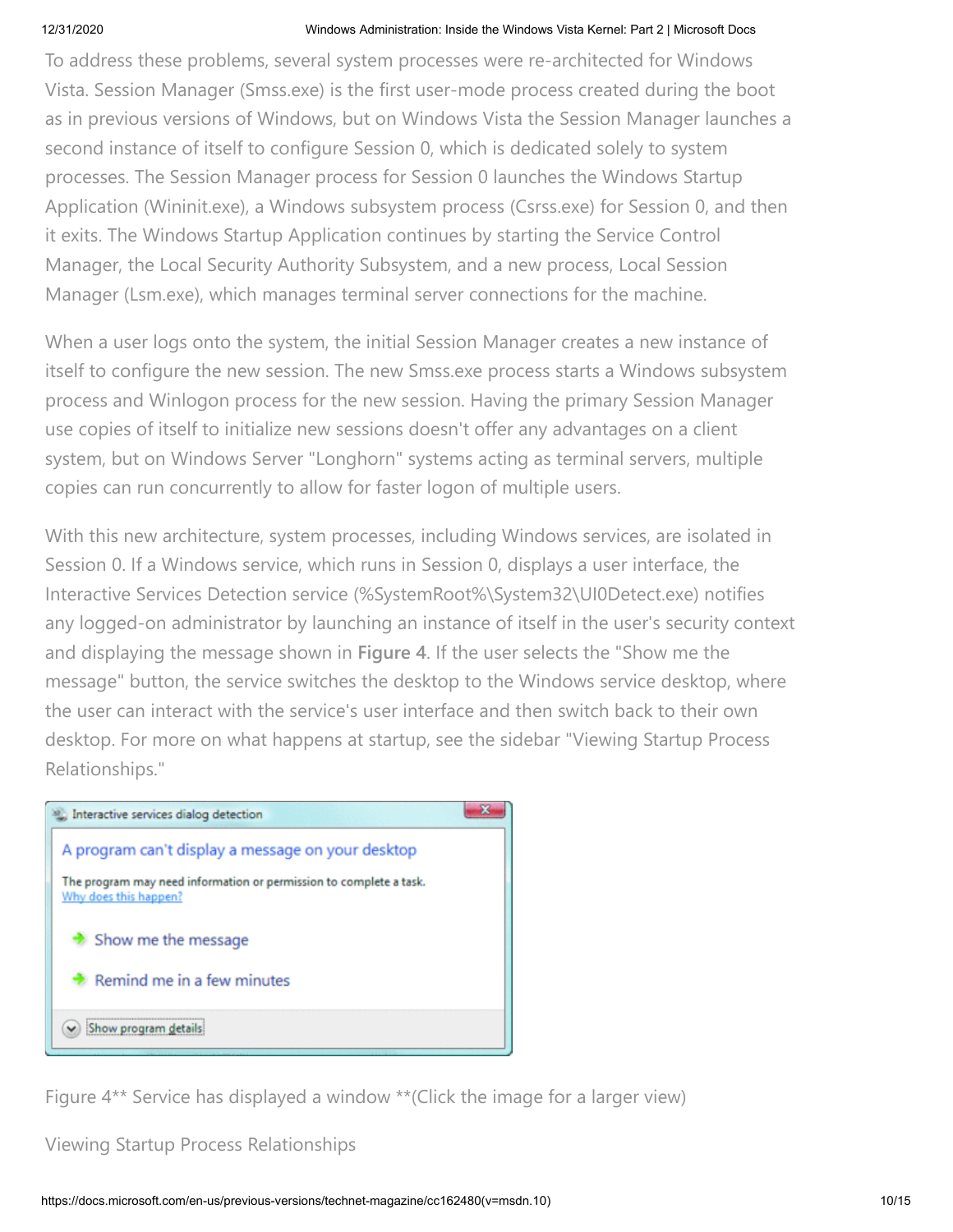You can use Process Explorer from Sysinternals (microsoft.com/technet/sysinternals) to see the process startup tree of Windows Vista.

The screenshot includes the Session column, which you can add through Process Explorer's column dialog. The highlighted process is the initial Smss.exe. Below it is the Session 0 Csrss.exe and Wininit.exe, which are left-justified because their parent process, the instance of Smss.exe that configured Session 0, has exited. Wininit's three children are Services.exe, Lsass.exe, and Lsm.exe.

Process Explorer identifies a set of processes as running in Session 1 and that's the session I'm logged into through a Remote Desktop connection. Process Explorer displays processes running in the same account as itself with a blue highlight color. Finally, Session 2 was initialized to prepare for a user logging into the console and creating a new logon session. It's in that session that Winlogon is running and using LogonUI to ask a new console user to "Press Ctrl+Alt+DELETE to Log on", and in which Logonui.exe will ask the user for his credentials.

| Process Explorer - Sysinternals: www.sysinternals.com        |                             |                |                                   | $-10$ $-2$                |  |  |
|--------------------------------------------------------------|-----------------------------|----------------|-----------------------------------|---------------------------|--|--|
| Options View Process<br>Find<br>File<br><b>Users</b><br>Help |                             |                |                                   |                           |  |  |
| u 950896                                                     | <b>dilet</b><br>$\mathbf x$ | $\bullet$      |                                   |                           |  |  |
| Process                                                      | PID                         | $S_{0}$        | Description                       | Company Name              |  |  |
| <b>B.</b> System Idle Process                                | 0                           |                |                                   |                           |  |  |
| <b>B.1</b> Interrupts                                        | n/a                         | 0              | Hardware Interrupts               |                           |  |  |
| 1DPCs                                                        | n/a                         | n              | Deferred Procedure Calls          |                           |  |  |
| <b>⊟</b> R. System                                           | 4                           | n              |                                   |                           |  |  |
| <b>TA</b> smos.exe                                           | 376                         | 0.             | Windows Session Manager           | Microsoft Corporation     |  |  |
| a Carss.exe                                                  | 444                         | o              | Client Server Runtime Process     | Microsoft Corporation     |  |  |
| <b>El Bis wininit exe</b>                                    | 496                         | n              | Windows Start-Up Application      | Microsoft Corporation     |  |  |
| iii iii services exe                                         | 572                         | 0              | Services and Controller app       | Microsoft Corporation     |  |  |
| lsass.exe                                                    | 584                         | 0              | Local Security Authority Process  | Microsoft Corporation     |  |  |
| a lism exe                                                   | 592                         | o              | Local Session Manager Service     | Microsoft Corporation     |  |  |
| T carss exe                                                  | 2012                        | $\overline{2}$ | Client Server Runtime Process     | Microsoft Corporation     |  |  |
| winlogon.exe<br>日鶴                                           | 3764                        | 2              | Windows Logon Application         | Microsoft Corporation     |  |  |
| <b>IT: LogonUl.exe</b>                                       | 3768                        | 2              | Windows Logon User Interface Host | Microsoft Corporation     |  |  |
| <b>CIFEE RNB</b>                                             | 2796                        |                | Client Server Runtime Process     | Microsoft Corporation     |  |  |
| winlogon.exe                                                 | 2100                        |                | Windows Logon Application         | Microsoft Corporation     |  |  |
| <b>A</b> explorer.exe<br>$\Box$                              | 2464                        |                | Windows Explorer                  | Microsoft Corporation     |  |  |
| <b>Md MSASCui exe</b>                                        | 4024                        |                | Windows Defender User Interface   | Microsoft Corporation     |  |  |
| GrooveMonitor.exe                                            | 3684                        |                | GrooveMonitor Utility             | Microsoft Corporation     |  |  |
| Bill jusched.exe                                             | 1784                        |                | Java(TM) Platform SE binary       | Sun Microsystems, Inc.    |  |  |
| Realmon.exe                                                  | 3308                        |                |                                   | Computer Associates Inter |  |  |
| <b>OF procesp.exe</b>                                        | 2616                        |                | Sysinternals Process Explorer     | Sysintemals               |  |  |
|                                                              | $\epsilon$                  |                | $_{\rm III}$                      | ۱                         |  |  |
| Commit Charge: 36.49% Processes: 47<br>CPU Usage: 6.80%      |                             |                |                                   |                           |  |  |

Startup process and session information(Click the image for a larger view)

# Credential Providers

Even the logon architecture is changed on Windows Vista. On previous versions of Windows, the Winlogon process loaded the Graphical Identification and Authentication (GINA) DLL specified in the registry to display a logon UI that asked users for their credentials. Unfortunately, the GINA model suffers from several limitations, including the fact that only one GINA can be configured, writing a complete GINA is difficult for third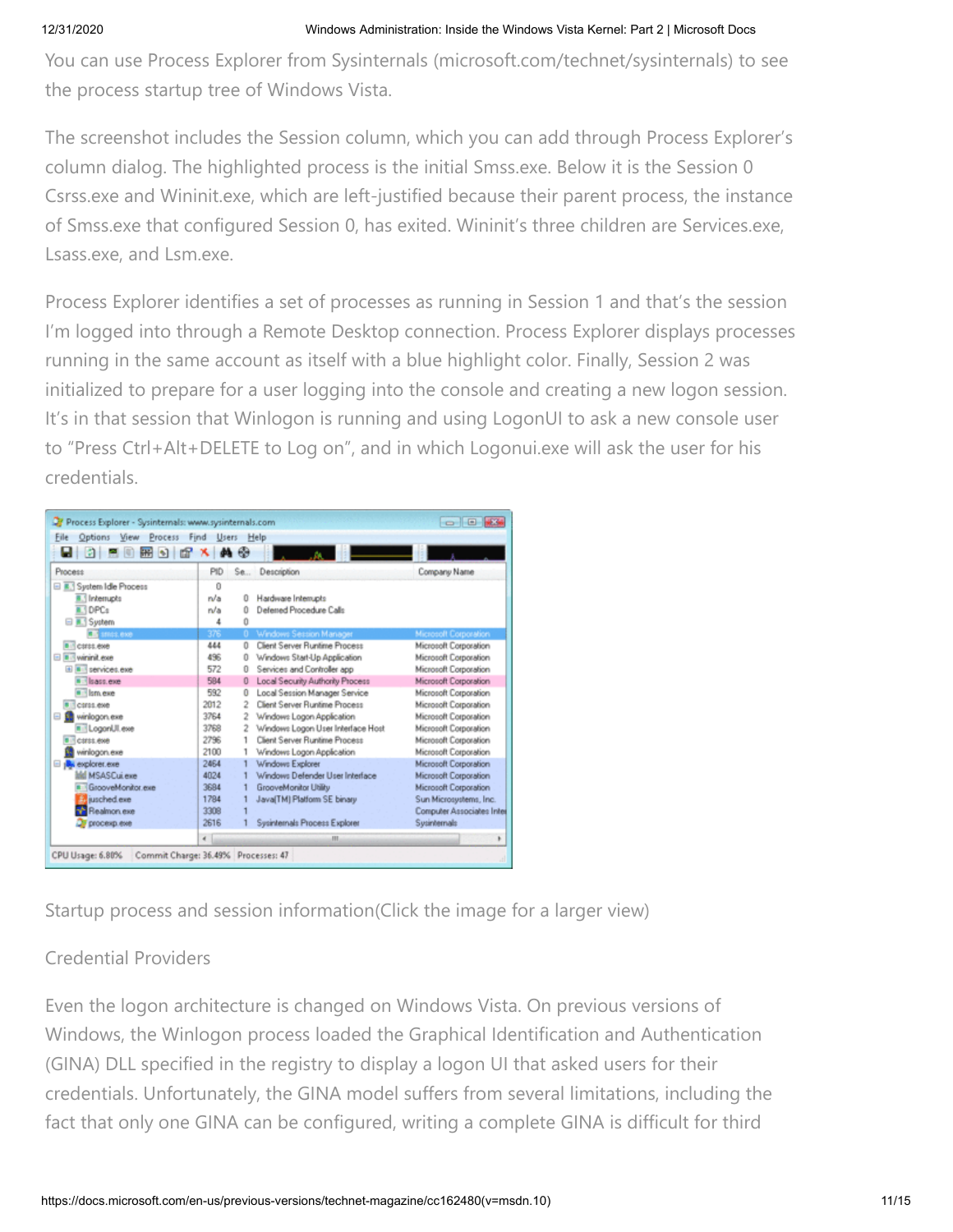parties, and custom GINAs that have non-standard user interfaces change the Windows user experience.

Instead of a GINA, Windows Vista uses the new Credential Provider architecture. Winlogon launches a separate process, the Logon User Interface Host (Logonui.exe), that loads credential providers that are configured in

HKEY\_LOCAL\_MACHINE\Software\Microsoft\Windows

NT\Currentversion\Authentication\Credential Providers. Logonui can host multiple credential providers concurrently; in fact, Windows Vista ships with interactive (Authui.dll) and smartcard (Smart-cardcredentialprovider.dll) providers. To ensure a uniform user experience, LogonUI manages the user interface that is displayed to end users, but it also allows credential providers to specify custom elements like text, icons, and edit controls.

# Delayed-Autostart Services

If you've ever logged onto a Windows system immediately after it starts, you've probably experienced delays before your desktop is fully configured and you can interact with the shell and any applications you launch. While you're logging on, the Service Control Manager is starting the many Windows services that are configured as automatic start services and therefore activate at boot time. Many services perform CPU and disk-intensive initializations that compete with your logon activities. To accommodate this, Windows Vista introduces a new service start type called delayed automatic start, which services can use if they don't have to be active immediately after Windows boots.

The Service Control Manager starts services configured for delayed automatic start after the automatic-start services have finished starting and it sets the priority of their initial thread to THREAD\_PRIORITY\_LOWEST. This priority level causes all the disk I/O the thread performs to be Very Low I/O priority. After a service finishes initializing, the Service Control Manager sets its priority to normal. The combination of the delayed start, low CPU and memory priority, and background disk priority greatly reduce interference with a user's logon. Many Windows services, including Background Intelligent Transfer, Windows Update Client, and Windows Media® Center, use the new start type to help improve the performance of logons after a boot.

# Shutdown

A problem that's plagued Windows service writers is that during a Windows shutdown they have, by default, a maximum of twenty seconds to perform cleanup. Versions of Windows prior to Windows Vista haven't supported a clean shutdown that waits for all services to exit because a buggy service can hold up a shutdown indefinitely. Some services, like those that have network-related shutdown operations or have to save large amounts of data to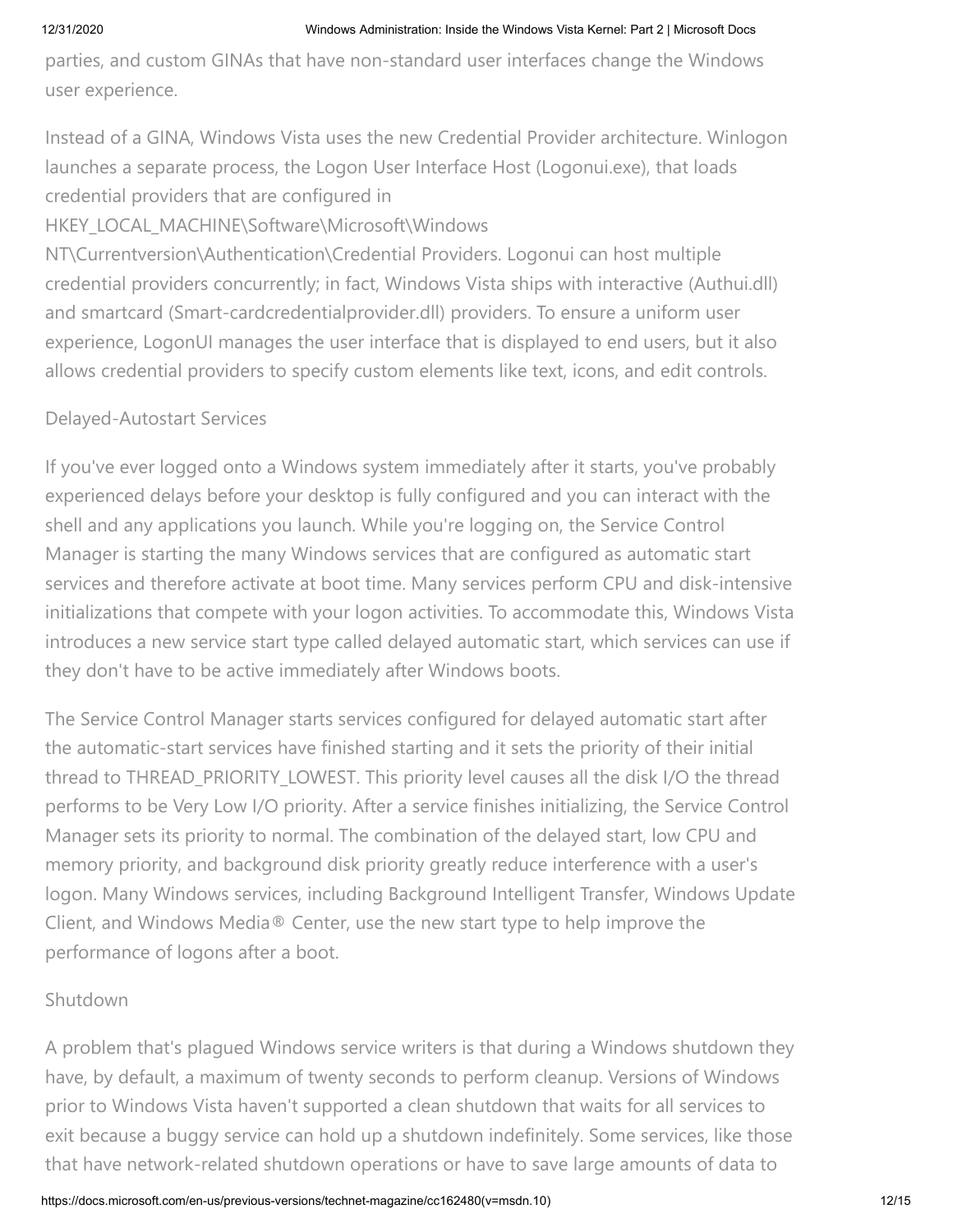disk, might require more time and so Windows Vista allows a service to request preshutdown notification.

When Windows Vista shuts down, the Service Control Manager first notifies those services asking for pre-shutdown notification. It will wait indefinitely for these services to exit, but if they have a bug and don't respond to queries, the Service Control Manager gives up and moves on after three minutes. Once all those services have exited or the timeout has expired, the Service Control Manager proceeds with legacy-style services shutdown for the rest of the services. The Group Policy and Windows Update services register pre-shutdown notification in a fresh Windows Vista installation.

The Group Policy and Windows Update services also use another Windows Vista services feature: shutdown ordering. Services have always been able to specify startup dependencies that the Service Control Manager honors to start services in an order that satisfies them, but until Windows Vista they have been unable to specify shutdown dependencies. Now services that register for pre-shutdown notification can also insert themselves into the list stored at

HKLM\System\CurrentControlSet\Control\PreshutdownOrder and the Service Control Manager will shut them down according to their order. See the sidebar "Identifying a Delayed-Autostart and Pre-Shutdown Service" for more on these services.

# Power Management

Sleep and hibernate are other forms of shutdown, and buggy power management in drivers and applications has been the curse of road warriors since Windows 2000 introduced power management to the Windows NT®-based line of Windows operating systems. Many users have expected their laptop system to suspend or hibernate when they closed the lid before embarking on a trip, only to arrive at their destination with a hot carrying case, a dead battery, and lost data. That's because Windows has always asked device drivers and applications for their consent to change power state and a single unresponsive driver or application could prevent a transition.

In Windows Vista, the kernel's Power Manager still informs drivers and applications of power-state changes so that they can prepare for them, but it no longer asks for permission. In addition, the Power Manager waits, at most, 20 seconds for applications to respond to change notifications, rather than the two minutes it waited on previous versions of Windows. As a result, Windows Vista users can be more confident that their systems are honoring hibernations and suspends.

Next Up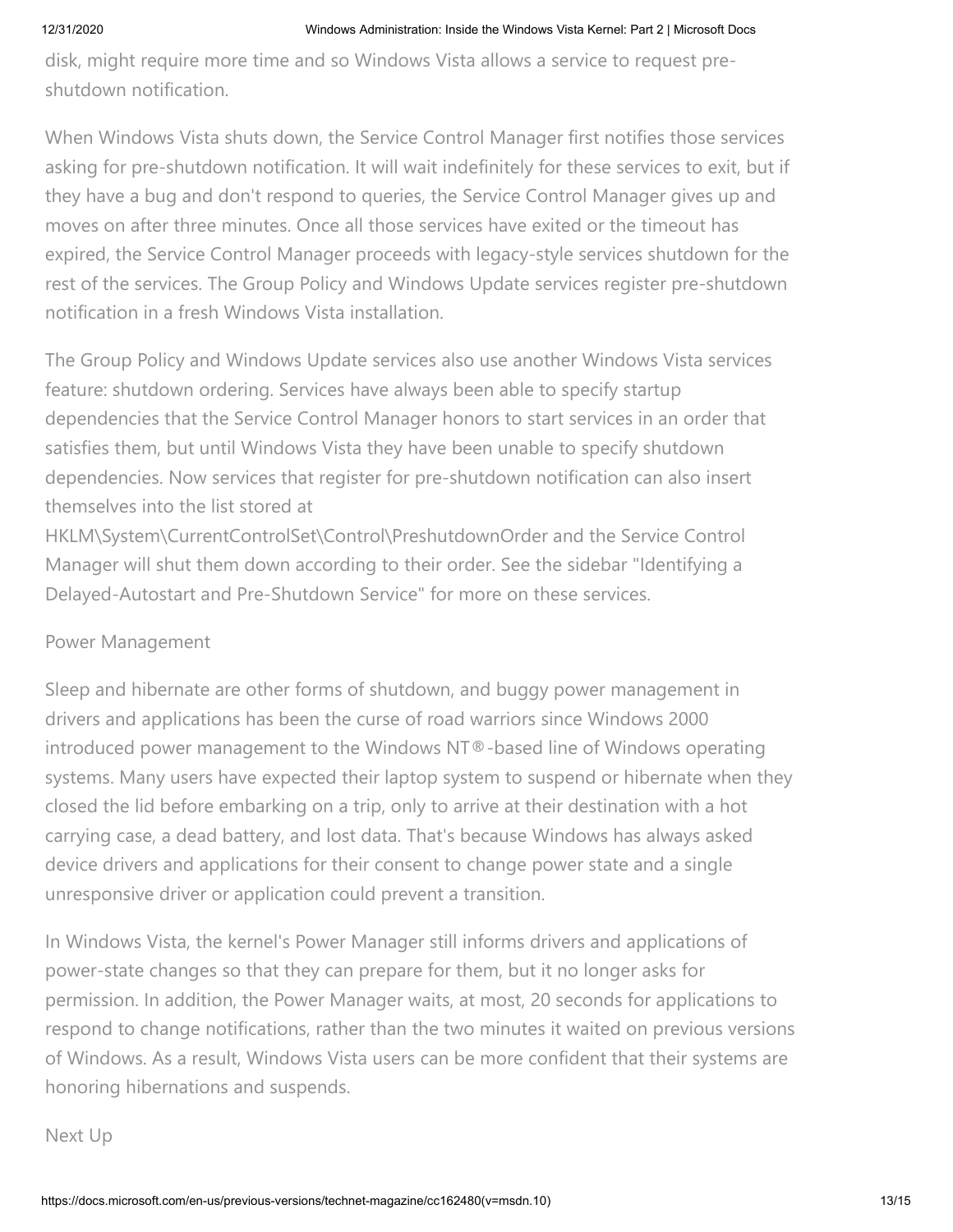As mentioned earlier, this is the second installment in a three-part series. The first part covered Windows Vista kernel improvements in the areas of I/O and processes. This time, I looked at Windows Vista enhancements in memory management, startup, and shutdown. Next time, I'll conclude the series by describing changes to the kernel in the areas of reliability and security.

Identifying a Delayed-Autostart and Pre-Shutdown Service

The built-in SC command is updated in Windows Vista to show services configured as delayed autostart services:



Using SC to display start type(Click the image for a larger view)

Unfortunately, the SC command does not report services that have requested preshutdown notification, but you can use the PsService utility from Sysinternals to see that a service accepts pre-shutdown notification:



Viewing pre-shutdown status(Click the image for a larger view)

**Mark Russinovich** is a Technical Fellow at Microsoft in the Platform and Services Division. He is a coauthor of Microsoft Windows Internals (Microsoft Press, 2004) and a frequent speaker at IT and developer conferences. He joined Microsoft with the recent acquisition of the company he cofounded, Winternals Software. He also created Sysinternals, where he published the Process Explorer, Filemon, and Regmon utilities.